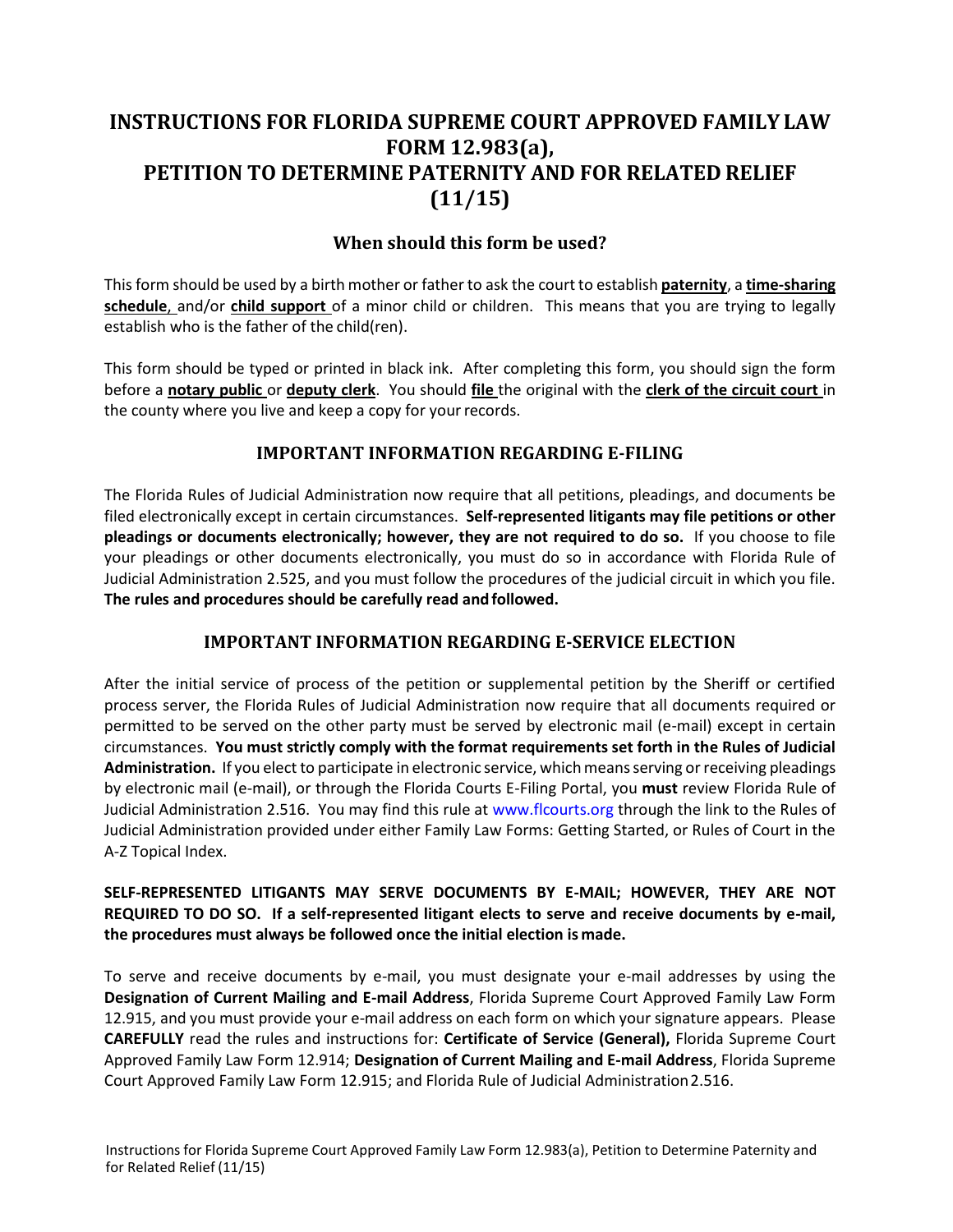For your case to proceed, you must properly notify the **respondent** of the **petition**. If you know where he or she lives, you should use **personal service**. If you absolutely do not know where he or she lives, you may use **constructive service**. However, if constructive service is used, the court may only grant limited relief. You should seek legal advice on constructive service in a paternity case. For more information see chapter 49, Florida Statutes, or you may contact Child Support Enforcement at the Florida Department of Revenue if you need assistance with your case.

 If personal service is used, the **respondent** has 20 days to answer after being served with your petition. Your case will then generally proceed in one of the following three ways:

 **DEFAULT...** If after 20 days, no **answer** has been filed, you may file a **Motion for Default**, Florida Supreme Court Approved Family Law Form 12.922(a), with the clerk of court. Then, if you have filed all of the required papers, you may call the clerk, **family law intake staff**, or **judicial assistant** to set a **final hearing**. You must notify the other party of the hearing by using a **Notice of Hearing (General)**, Florida Supreme Court Approved Family Law Form 12.923, or other appropriate notice of hearing form.

 **UNCONTESTED...** If the respondent files an answer that agrees with everything in your petition or an answer and waiver, **and** you have complied with **mandatory disclosure** and filed all of the required papers, you may call the clerk, family law intake staff, or judicial assistant to set a final hearing. You must notify the other party of the hearing by using a **Notice of Hearing (General)**, Florida Supreme Court Approved Family Law Form 12.923, or other appropriate notice of hearing form.

 **CONTESTED...** If the respondent files an answer or an answer and **counterpetition**, which disagrees with or denies anything in your petition, **and** you are unable to settle the disputed issues, you should file a  **Notice for Trial**, Florida Supreme Court Approved Family Law Form 12.924, after you have complied with mandatory disclosure, completed the **scientific paternity testing**, if necessary, and filed all of the required papers. Then you should contact the clerk, family law intake staff, or judicial assistant for instructions on how to set your case for **trial** (final hearing). If the respondent files an answer and counterpetition, you should answer the counterpetition within 20 days using an **Answer to Counterpetition**, Florida Supreme Court Approved Family Law Form 12.983(d). **What should I do next?**<br>d, you must properly notify the <u>responden</u><br>uld use <u>personal service</u>. If you absolutel<br>ve service. However, if constructive servicula seek legal advice on constructive servicula<br>sevenue if you ne

## **Where can I look for more information?**

 **Before proceeding, you should read "General Information for Self-Represented Litigants" found at the beginning of these forms.** The words that are in **"bold underline"** in these instructions are defined there. For further information, see chapter 742, Florida Statutes.

## **Special notes...**

 If you do not have the money to pay the filing fee, you may obtain an Application for Determination of Civil Indigent Status, fill it out, and the clerk will determine whether you are eligible to have filing fees deferred.

 More than one child of the same alleged father may be listed on a single petition. However, if you are filing a paternity action involving more than one possible father, a separate petition must be filed for each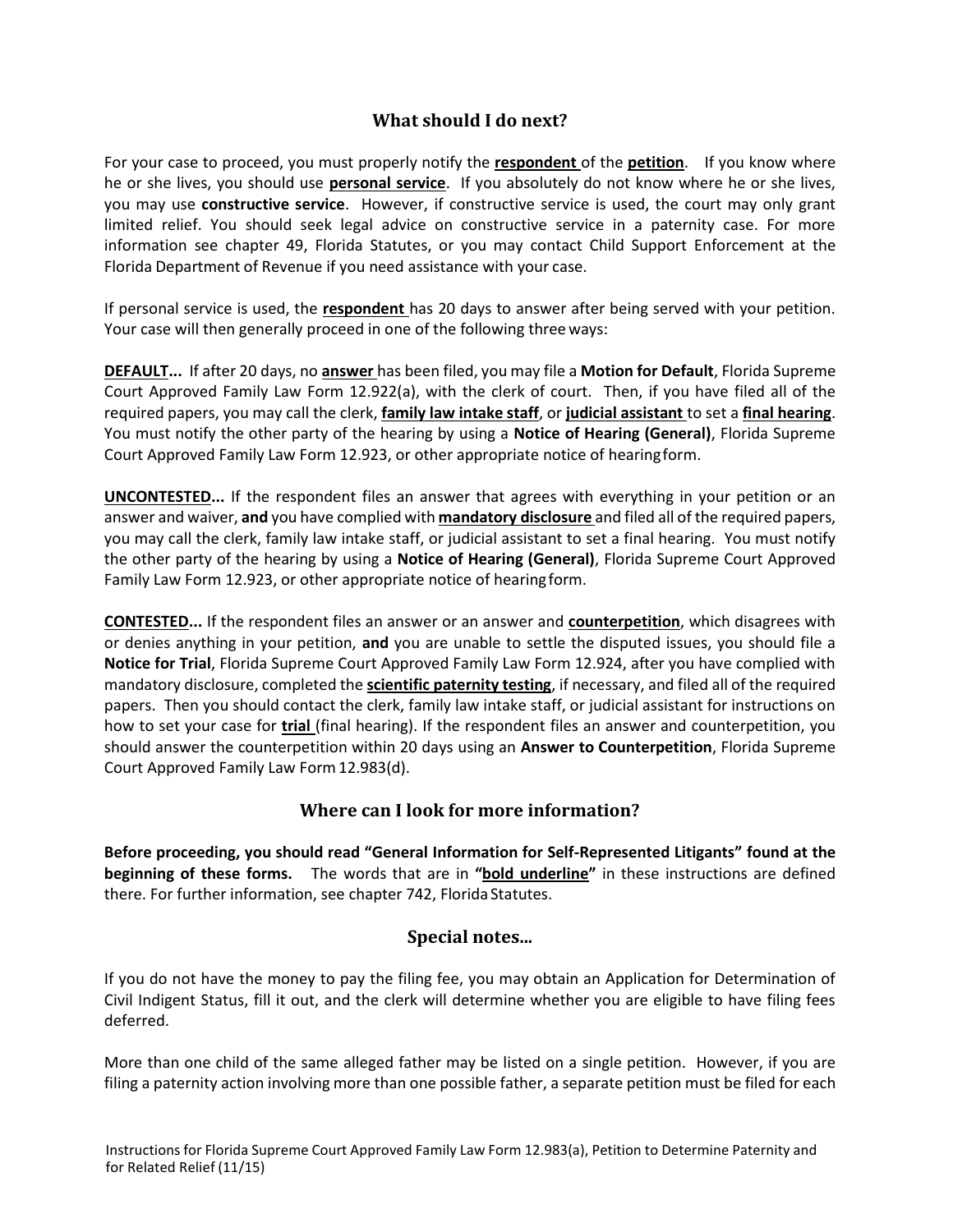alleged father.

 If the respondent files an answer denying that the person named in the petition is the child(ren)'s father, one of you should file a Motion for **Scientific Paternity Testing**, Florida Supreme Court Approved Family Law Form 12.983(e). This is used to ask the court to order a scientific test to determine who is the child(ren)'s father.

 If the father signed papers at the hospital acknowledging that he was the father, paternity was established as a matter of law. This should be indicated on page 2, section 9a on this form.

 If the paternity of a child who was conceived or born during a marriage is at issue, the court may appoint a **guardian ad litem** to assist the court in this matter and to protect the rights of child.

With this petition, you must file the following and provide a copy to the other party:

- **Uniform Child Custody Jurisdiction and Enforcement Act (UCCJEA) Affidavit**, Florida Supreme Court Approved Family Law Form 12.902(d).
- **Notice of Social Security Number**, Florida Supreme Court Approved Family Law Form 12.902(j).
- **Family Law Financial Affidavit**, Florida Family Law Rules of Procedure Form 12.902(b) or(c).
- **Certificate of Compliance with Mandatory Disclosure**, Florida Family Law Rules of Procedure Form 12.932. (This must be filed within 45 days, if not filed with the petition, unless you and the other party have agreed not to exchange these documents.)
- **Child Support Guidelines Worksheet**, Florida Family Law Rules of Procedure Form 12.902(e). (If you do not know the other party's income, you may file this worksheet after his or her financial affidavit has been filed.)
- 12.995(c). If the parents have reached an agreement, a signed and notarized Parenting Plan should be attached. If the parents have not reached an agreement, a proposed Parenting Plan **may** be filed. do not know the other party's inco<br>davit has been filed.)<br>**enting Plan**, Florida Supreme Cour<br>995(c). If the parents have reached<br>uld be attached. If the parents have<br>y be filed.<br>**lan and Time-Sharing.** If the partie<br>g sch **Parenting Plan**, Florida Supreme Court Approved Family Law Form, 12.995(a), 12.995(b), or

Parenting Plan and Time-Sharing. If the parties are unable to agree on parenting arrangements and a time-sharing schedule**,** a judge will decide as part of establishing a Parenting Plan. The judge will decide the parenting arrangements and time-sharing based on the child(ren)'s best interests. Regardless of whether there is an agreement between the parties, the court reserves jurisdiction to modify issues relating to minor or dependent child(ren). The judge may request a **parenting plan recommendation** or  appoint a **guardian ad litem** in your case. This means that a neutral person will review your situation and report to the judge concerning parenting issues. The purpose of such intervention is to be sure that the best interests of the child(ren) are being served. For more information, you may consult sections 61.401–61.405, FloridaStatutes.

 Listed below are some terms with which you should become familiar before completing your petition. **If you do not fully understand any of the terms below or their implications, you should speak with an attorney before going any further.** 

- **Shared Parental Responsibility**
- **Sole Parental Responsibility**
- **Supervised Time-Sharing**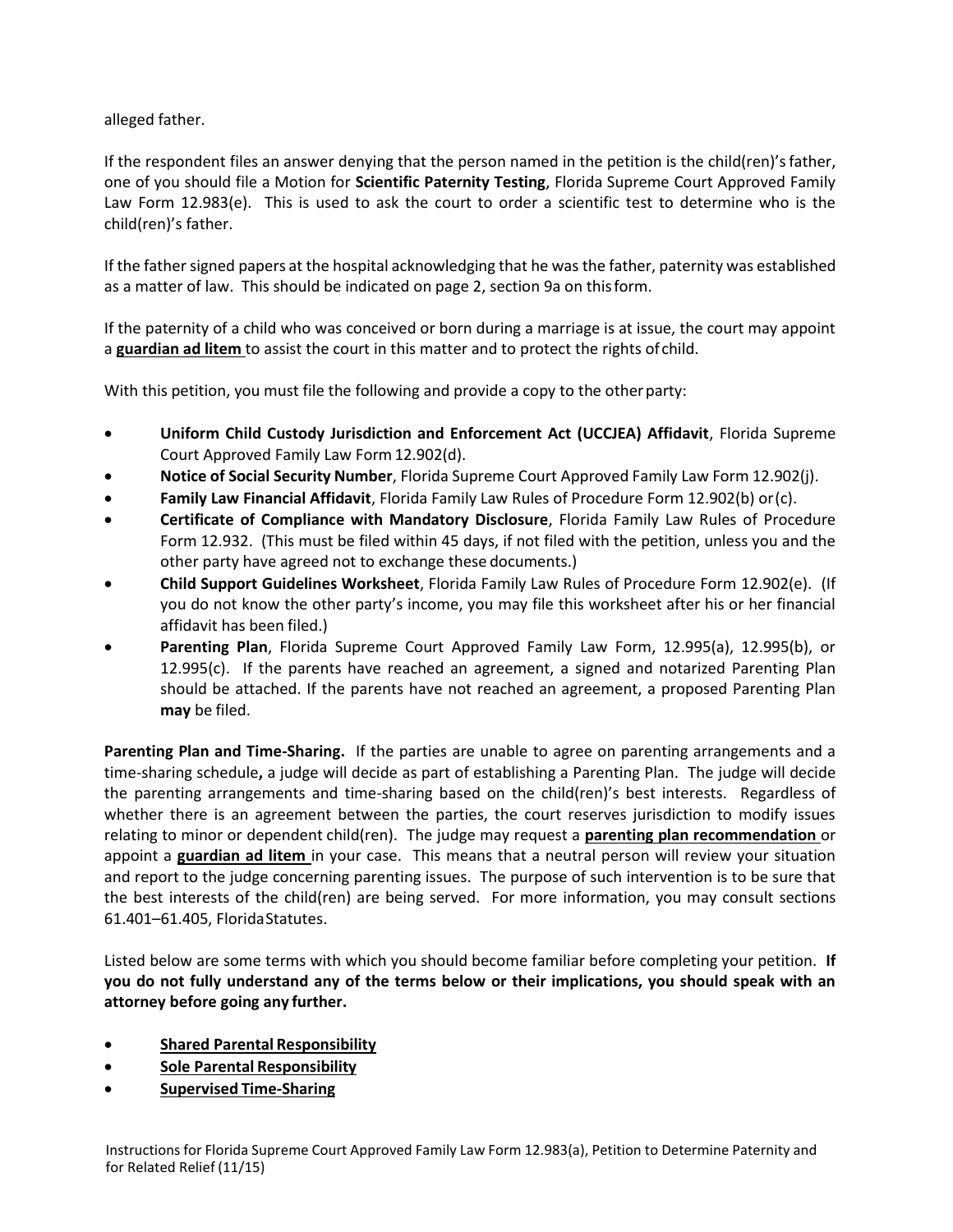- **No contact**
- **Parenting Plan**
- **Parenting Plan Recommendation**
- **Time-Sharing Schedule**

 Many circuits require that parents of a minor or dependent child(ren) who are involved in dissolution or paternity actions attend **mediation** before being allowed to schedule a final hearing. A **parenting course**  office, family law intake staff, or judicial assistant for more information on the parenting course and mediation requirements in your area. must be completed prior to entry of the final judgment. You should check with your local clerk of court's

**Child Support.**  meeting the child(ren)'s material needs; **Both parents are required to provide financial support**, but one parent may be ordered to pay a portion of his or her support for the child(ren) to the other parent. The court may order one parent to pay **child support** to assist the other parent in

 Florida has adopted guidelines for determining the amount of child support to be paid. These guidelines are based on the combined income of **both** parents and take into account the financial contributions of both parents. You should file a **financial affidavit**, and the other parent will be required to do the same. From your financial affidavits, you should be able to calculate the amount of child support that should be paid. Because the child support guidelines take several factors into consideration, change over time, and vary from state to state, your child support obligation may be more or less than that of other people in seemingly similar situations.

 **Final Judgments.** These family law forms contain a **Final Judgment of Paternity**, Florida Supreme Court Approved Family Law Form 12.983(g), which the judge may use. You should check with the clerk, family law intake staff, or judicial assistant to see if you need to bring it with you to the hearing. If so, you should type or print the heading, including the circuit, county, case number, division, and the parties' names, and leave the rest blank for the judge to complete at your hearing or trial.

 Remember, a person who is NOT an attorney is called a nonlawyer. If a nonlawyer helps you fill out these forms, that person must give you a copy of a **Disclosure from Nonlawyer**, Florida Family Law Rules of Procedure Form 12.900 (a), before he or she helps you. A nonlawyer helping you fill out these forms also **must** put his or her name, address, and telephone number on the bottom of the last page of every form he or she helps you complete.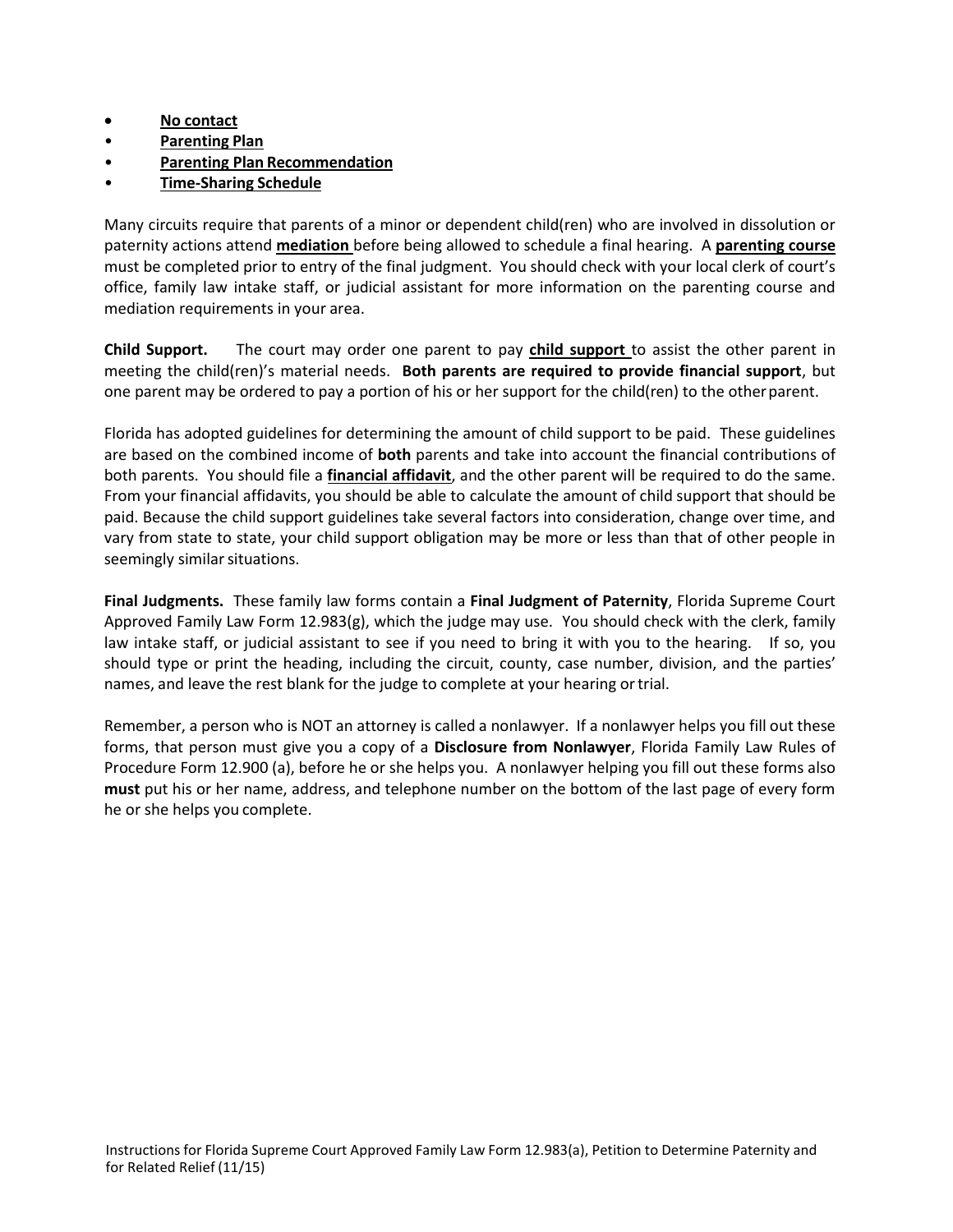| IN THE CIRCUIT COURT OF THE | <b>JUDICIAL CIRCUIT,</b> |
|-----------------------------|--------------------------|
| IN AND FOR                  | <b>COUNTY, FLORIDA</b>   |
|                             | Case No.:                |
|                             | Division:                |
|                             |                          |
| Petitioner,                 |                          |
| and                         |                          |
|                             |                          |

Respondent,

# **PETITION TO DETERMINE PATERNITY AND FOR RELATED RELIEF**

 Petitioner, *{full legal name} \_\_\_\_\_\_\_\_\_\_\_\_\_\_\_\_\_\_\_\_\_\_\_\_\_\_\_\_\_\_\_\_\_\_\_\_\_\_\_\_\_\_\_\_\_\_\_\_\_\_\_\_\_\_\_\_\_\_\_\_,*  being sworn, certifies that the following information is true:

 under chapter 742, Florida Statutes. This is an action for paternity and to determine parental responsibility, time-sharing, and child support

|    | $\Box$ Mother $\Box$ Father of the following minor child(ren):<br>Petitioner is the L<br><b>Birth Date</b><br>Name   |
|----|----------------------------------------------------------------------------------------------------------------------|
| 1. |                                                                                                                      |
| 2. | the control of the control of the control of the control of the control of the control of                            |
| 3. | <u> 1980 - Johann Stein, mars an deutscher Stein und der Stein und der Stein und der Stein und der Stein und der</u> |
| 4. | <u> 1989 - Johann John Stone, markin film yn y brenin y brenin y brenin y brenin y brenin y brenin y brenin y br</u> |
| 5. |                                                                                                                      |
| 6. | <u> 1980 - Jan Barbara, martin da kasar Amerikaan dan Barbara (j. 1980).</u>                                         |
|    |                                                                                                                      |
|    | Respondent's current address is: {street address, city, state} ________________________                              |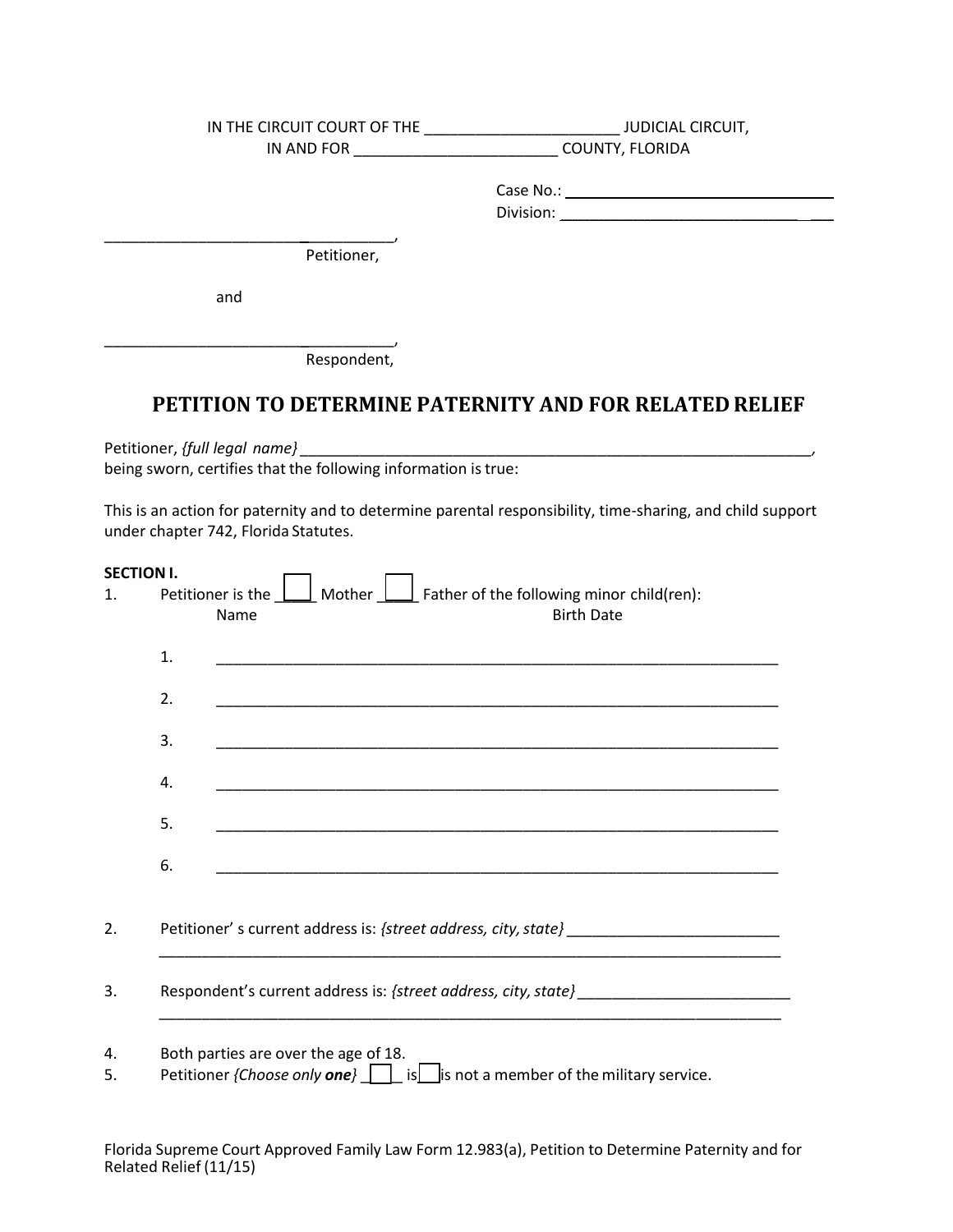Respondent *{Choose only one}* <u>\_\_\_\_</u> is \_\_\_\_\_\_\_ is not a member of the military service.

6. Neither Petitioner nor Respondent is mentally incapacitated.

 Supreme Court Approved Family Law Form 12.902(d), is filed with this petition. 7. A completed **Uniform Child Custody Jurisdiction and Enforcement Act (UCCJEA) Affidavit**, Florida

 12.902(j), is filed with this petition. 8. A completed **Notice of Social Security Number**, Florida Supreme Court Approved Family Law Form

 or (c), is, or will be, filed. 9. A completed **Family Law Financial Affidavit**, Florida Family Law Rules of Procedure Form 12.902(b)

## 10. **Paternity Facts.**

*{Choose only one}* 

| a. |  | Paternity has previously been established as a matter of law. |
|----|--|---------------------------------------------------------------|
|----|--|---------------------------------------------------------------|

|    | $month(s)$ and year(s)}                                                                                                                                                                |
|----|----------------------------------------------------------------------------------------------------------------------------------------------------------------------------------------|
|    | in {city and state}<br>As a                                                                                                                                                            |
|    | result of the sexual intercourse, <b>Netitioner Respondent conceived and gave birth to</b>                                                                                             |
|    | the minor child(ren) named in paragraph 1. $\Box$ Petitioner Respondent is the natural                                                                                                 |
|    | father of the minor child(ren). The mother $\Box$ was $\Box$ was not married at the time of                                                                                            |
|    | the conception and/or birth of the minor child(ren) named in paragraph 1. If the mother was<br>married, the name and address of her husband at the time of conception and/or birth is: |
|    |                                                                                                                                                                                        |
|    |                                                                                                                                                                                        |
|    | SECTION II. PARENTING PLAN ESTABLISHING PARENTAL RESPONSIBILITY AND TIME-SHARING                                                                                                       |
|    | The minor child(ren) currently reside(s) with $L$<br>$\Box$ Father $\vert$<br>$\rfloor$ other: {explain}<br>$\rfloor$ Mother $\lfloor$                                                 |
|    |                                                                                                                                                                                        |
|    |                                                                                                                                                                                        |
|    |                                                                                                                                                                                        |
|    | Parental Responsibility. It is in the child(ren)'s best interests that parental responsibility be:                                                                                     |
|    | {Choose only one}                                                                                                                                                                      |
| a. | shared by both Father and Mother.                                                                                                                                                      |
|    |                                                                                                                                                                                        |
| b. | awarded solely to $\Box$ Father $\Box$ Mother. Shared parental responsibility                                                                                                          |
|    | would be detrimental to the child(ren) because:                                                                                                                                        |
|    |                                                                                                                                                                                        |
|    |                                                                                                                                                                                        |

3. **Parenting Plan and Time-Sharing**. It is in the best interests of the child(ren) that the family be ordered to comply with a Parenting Plan that **LA** includes **LA** does **not** include parental time-sharing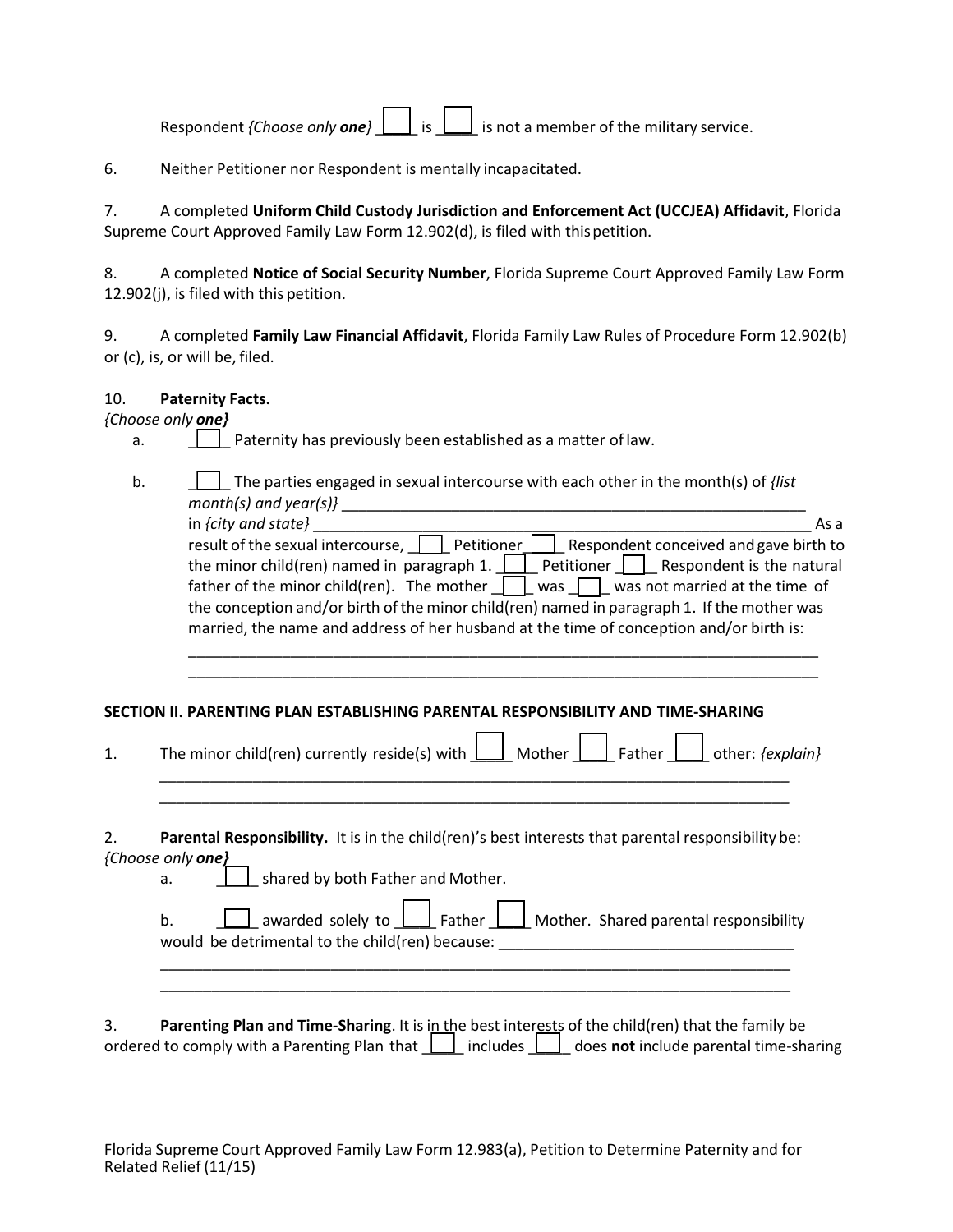with the child(ren). The Petitioner states that it is in the best interests of the child(ren) that**:**  *{Choose only one}* 

| a.                        | The attached proposed Parenting Plan should be adopted by the court. The parties<br>have $\boxed{\phantom{a}}$ have not agreed to the Parenting Plan.                                                                                                                                                                                                                         |
|---------------------------|-------------------------------------------------------------------------------------------------------------------------------------------------------------------------------------------------------------------------------------------------------------------------------------------------------------------------------------------------------------------------------|
| b.                        | The court should establish a Parenting Plan with the following provisions:<br>No time-sharing for the<br>Father<br>Mother<br>Limited time-sharing with the<br>Father<br>Mother<br>2.<br>Supervised time-sharing for the<br>$\Box$ Mother.<br><b>T</b> Father<br>3.<br>Supervised or third-party exchange of the child(ren).<br>4.<br>Time-sharing schedule as follows:<br>5.1 |
| 4.                        | Explain why this schedule is in the best interests of the child(ren): __________________<br>The minor child(ren) should                                                                                                                                                                                                                                                       |
| {Choose only <b>one</b> } |                                                                                                                                                                                                                                                                                                                                                                               |
| a.                        | $\Box$ retain his/her (their) present name(s).                                                                                                                                                                                                                                                                                                                                |
| b.                        | receive a change of name as follows:                                                                                                                                                                                                                                                                                                                                          |
|                           | be changed to<br>present name(s)                                                                                                                                                                                                                                                                                                                                              |
|                           | (1).                                                                                                                                                                                                                                                                                                                                                                          |
|                           |                                                                                                                                                                                                                                                                                                                                                                               |
|                           | (4).                                                                                                                                                                                                                                                                                                                                                                          |
|                           |                                                                                                                                                                                                                                                                                                                                                                               |
|                           | $(6). \begin{tabular}{ c c c c } \hline \rule{0.2cm}{.01cm} \rule{0.2cm}{.01cm} \rule{0.2cm}{.01cm} \rule{0.2cm}{.01cm} \rule{0.2cm}{.01cm} \rule{0.2cm}{.01cm} \rule{0.2cm}{.01cm} \rule{0.2cm}{.01cm} \rule{0.2cm}{.01cm} \rule{0.2cm}{.01cm} \rule{0.2cm}{.01cm} \rule{0.2cm}{.01cm} \rule{0.2cm}{.01cm} \rule{0.2cm}{.01cm} \rule{0.2cm}{.01cm} \rule{$                   |
| c.                        | The name change would be in the best interest of the child(ren) because: ______________                                                                                                                                                                                                                                                                                       |

## **SECTION III. CHILD SUPPORT**

## *{Indicate all that apply}*

1.  $\Box$  Petitioner requests that the Court award child support as determined by Florida's child support guidelines, section 61.30, Florida Statutes. A completed **Child Support Guidelines Worksheet**, retroactive to: Florida Family Law Rules of Procedure Form 12.902(e), is, or will be, filed. Such support should be ordered

*{Choose only one}* 

a.  $\Box$  the date when the parents did not reside together in the same household with the child, not to exceed a period of 24 months before the date of filing of thispetition.

b.  $\Box$  the date of the filing of this petition.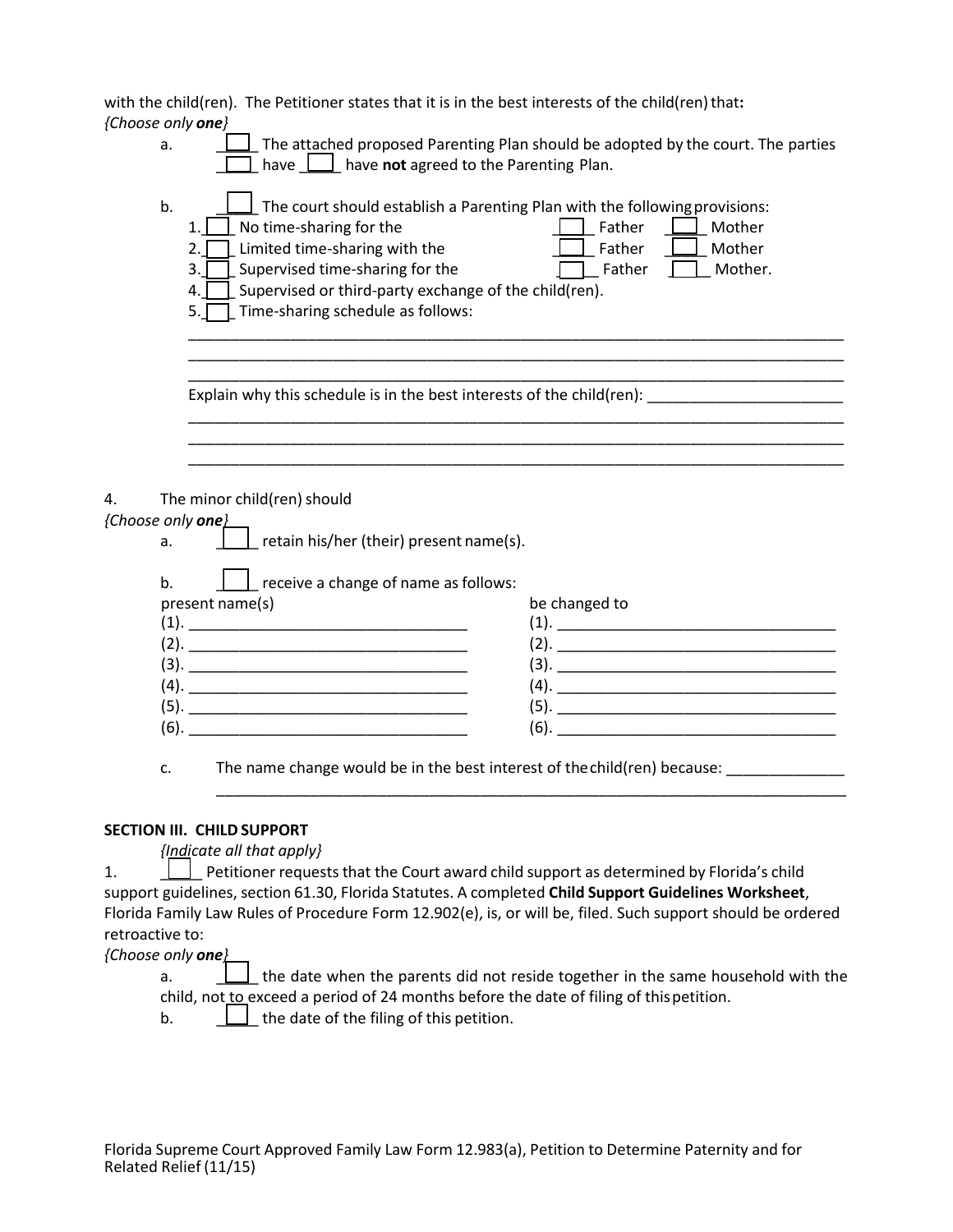| $\overline{\phantom{0}}$<br>J. | date }<br>athar: | nlain<br>-хишн.<br>. <i>. .</i> . |
|--------------------------------|------------------|-----------------------------------|
|--------------------------------|------------------|-----------------------------------|

2.  $\Box$  Petitioner requests that the Court award a child support amount that is more than or less  than Florida's child support guidelines; Petitioner understands that a **Motion to Deviate from Child Support Guidelines**, Florida Supreme Court Approved Family Law Form 12.943, **must** be completed before the Court will consider this request.

\_\_\_\_\_\_\_\_\_\_\_\_\_\_\_\_\_\_\_\_\_\_\_\_\_\_\_\_\_\_\_\_\_\_\_\_\_\_\_\_\_\_\_\_\_\_\_\_\_\_\_\_\_\_\_\_\_\_\_\_\_\_\_\_\_\_\_\_\_\_\_\_\_\_

| 3.                              | Petitioner requests that medical/dental insurance for the minor child(ren) be provided by:<br>{Choose only one}                                                                                                                                                                                                        |
|---------------------------------|------------------------------------------------------------------------------------------------------------------------------------------------------------------------------------------------------------------------------------------------------------------------------------------------------------------------|
|                                 | Father.<br>a.                                                                                                                                                                                                                                                                                                          |
|                                 | Mother.<br>b.                                                                                                                                                                                                                                                                                                          |
| 4.<br>by:                       | Petitioner requests that uninsured medical/dental expenses for the child(ren) be paid                                                                                                                                                                                                                                  |
|                                 | {Choose only one}                                                                                                                                                                                                                                                                                                      |
|                                 | Father.<br>a.                                                                                                                                                                                                                                                                                                          |
|                                 | Mother.<br>b.                                                                                                                                                                                                                                                                                                          |
|                                 | Father and Mother each pay one-half.<br>c.                                                                                                                                                                                                                                                                             |
|                                 | Father and Mother each pay according to the percentages in the Child Support<br>d.                                                                                                                                                                                                                                     |
|                                 | Guidelines Worksheet, Florida Family Law Rules of Procedure Form 12.902(e).                                                                                                                                                                                                                                            |
|                                 | Other {explain}:<br>e.                                                                                                                                                                                                                                                                                                 |
| 5.                              | Petitioner requests that life insurance to secure child support be provided by:                                                                                                                                                                                                                                        |
|                                 | [Choose only one]                                                                                                                                                                                                                                                                                                      |
|                                 | Father.<br>a.<br>Mother.<br>b.<br><b>Both</b><br>c.                                                                                                                                                                                                                                                                    |
| 6.<br>amount of \$<br>expenses. | Petitioner $\boxed{\phantom{a}}$ Respondent $\boxed{\phantom{a}}$ Both has (have) incurred medical expenses in the<br>on behalf of the minor child(ren), including hospital and other expenses incidental<br>to the birth of the minor child(ren). There should be an appropriate allocation or apportionment of these |
| 7.                              | Petitioner $\Box$ Respondent $\Box$ Both has (have) received past public assistance for this<br>(these) minor child(ren).                                                                                                                                                                                              |

## **PETITIONER'S REQUEST**

 1. Petitioner requests a hearing on this petition and understands that he or she must attend the hearing.

2. Petitioner requests that the Court enter an order that: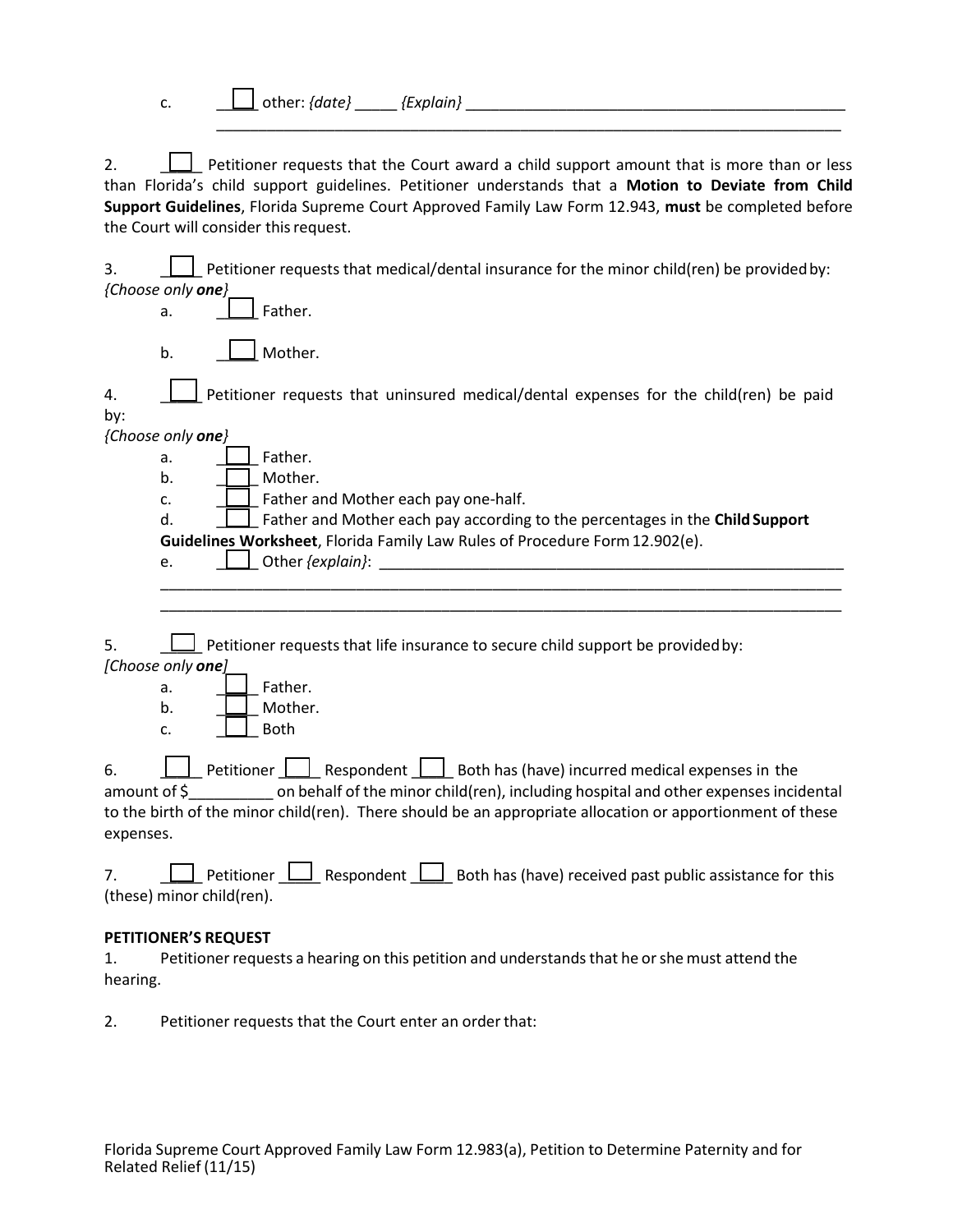*[Indicate all that apply]* 

| establishes paternity of the minor child(ren), ordering proper scientific testing, if<br>a.    |
|------------------------------------------------------------------------------------------------|
| necessary;                                                                                     |
| adopts or establishes a Parenting Plan containing provisions for parental<br>b.                |
| responsibility and time-sharing for the minor or dependent child(ren);                         |
| awards child support, including medical/dental insurance coverage for the minor<br>$C_{\cdot}$ |
| child(ren);                                                                                    |
| determines the appropriate allocation or apportionment of all expenses incidental<br>d.        |
| to the birth of the child(ren), including hospital and medical expenses;                       |
| determines the appropriate allocation or apportionment of all other past, present,<br>e.       |
| and future medical and dental expenses incurred or to be incurred on behalf of the minor       |
| child(ren):                                                                                    |
| f.<br>changes the child(ren)'s name(s);                                                        |
| other relief as follows:<br>g.                                                                 |
|                                                                                                |
|                                                                                                |
|                                                                                                |
| and grants such other relief as may be appropriate and in the best interests of the minor      |

**I understand that I am swearing or affirming under oath to the truthfulness of the claims made in this petition and that the punishment for knowingly making a false statement includes fines and/or imprisonment.** 

Dated: \_\_\_\_\_\_\_\_\_\_\_\_\_\_\_\_\_\_\_\_ Signature of Party

child(ren).

| Signature of Party                                                                                              |                                |
|-----------------------------------------------------------------------------------------------------------------|--------------------------------|
| Printed Name: Name: Name and Name and Name and Name and Name and Name and Name and Name and Name and Name and N |                                |
| Address: ___________                                                                                            |                                |
|                                                                                                                 |                                |
| Telephone Number: _________                                                                                     |                                |
| Fax Number:                                                                                                     |                                |
|                                                                                                                 | Designated E-mail Address(es): |
|                                                                                                                 |                                |